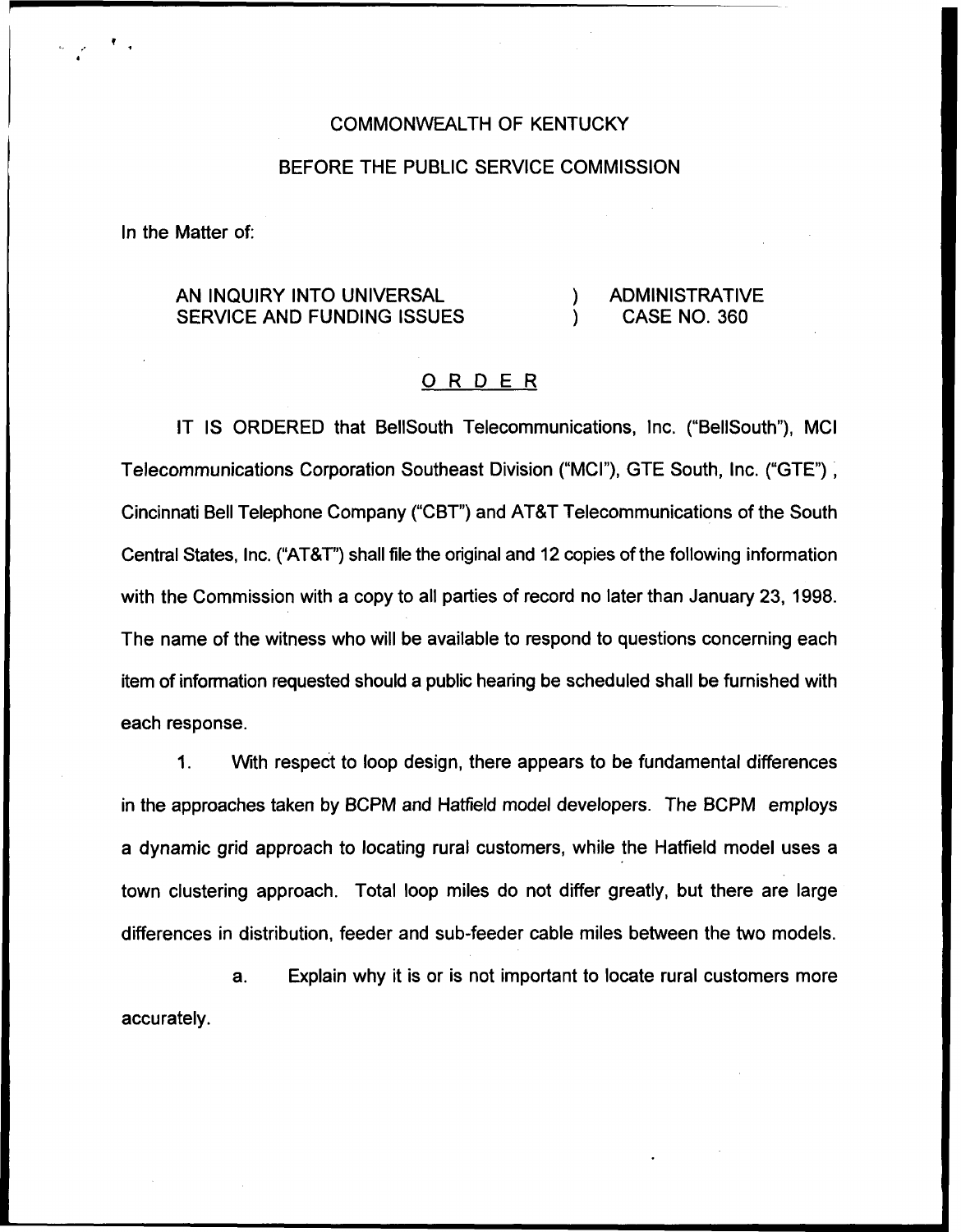b. Explain all differences in assumptions between the respective models that lead to different distribution, feeder and sub-feeder cable mile estimations.

c. At the formal conference and at the hearing concerning a now superseded Hatfield model, supporters of the BCPM claimed that the Haffield model was not based upon sound engineering practices per Bellcore network design and construction criteria, which, in part, account for differences in distribution, feeder, and sub-feeder cable miles. In the opinion of those originally voicing this criticism, is this still the case? Explain.

d. Hatfield supporters have responded to the allegations of using unsound engineering principles in part by saying that the most recent Bellcore engineering practice guidelines support their assumptions. In the opinion of those voicing this opinion, is this still the case? Provide documentation which supports the Hatfield assumptions which drive the resulting makeup of distribution, feeder and subfeeder cable miles in Hatfield 4,0 and 5.0. If the Hatfield model engineering assumptions driving this part of the model are based in part on actual field engineering experience, then also provide a written engineering explanation which demonstrates or explains why the BCPM supporter's criticisms are invalid.

2. The developers of the Hatfield model have maintained that their model is not intended to be used for the construction of a local network. Rather, the Hatfield model is only supposed to estimate the investment necessary to construct a hypothetical network. Is this still correct? Explain.

-2-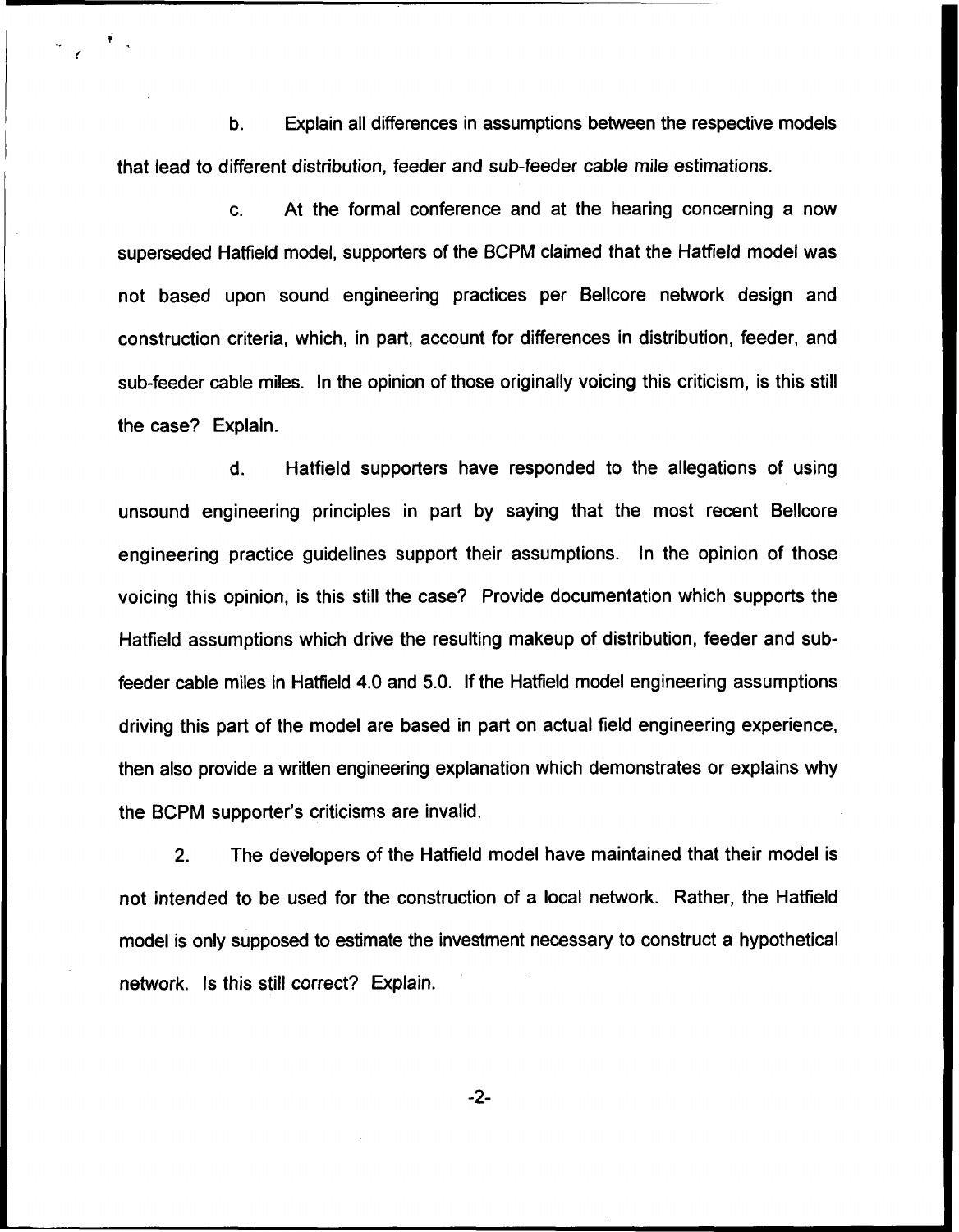3. Can the statement in question 2 be made in regard to the BCPM model? Explain.

4. Discuss the following statement in regard to the most recent BCPM and Hatfield models. Both the BCPM and the Hatfield models are intended to design hypothetical local networks which are nevertheless related to a particular LEC's inground physical network in that these models place central offices in their actual locations and account for actual numbers of access lines served by actual central offices. If this statement is not correct then explain in detail why. Be sure to include in your explanation a copy of the FCC guidelines which specify how closely the hypothetical network design calculated by the model you espouse should mirror the actual in-ground network, especially with respect to loop and central office design.

5. BellSouth shall provide an analysis of Hatfield 5.0 in a manner similar to that performed by the Georgetown Group on Hatfield 4.0.

6. ATBT and MCI shall provide an analysis of BCPM 3.0 in a manner similar to the Georgetown Group's analysis of Haffield 4.0, including a discussion regarding whether, if the Commission chose the BCPM 3.0 for USF purposes, the recommended values for each of the variables and the resulting USF cost estimates.

7. BellSouth, GTE and CBT shall provide the average revenue per residential account, average revenue per residential access line, and average revenue per business account and average revenue per business access line for each of their respective wirecenters. In addition, these parties shall provide a detailed description of the formulas

-3-